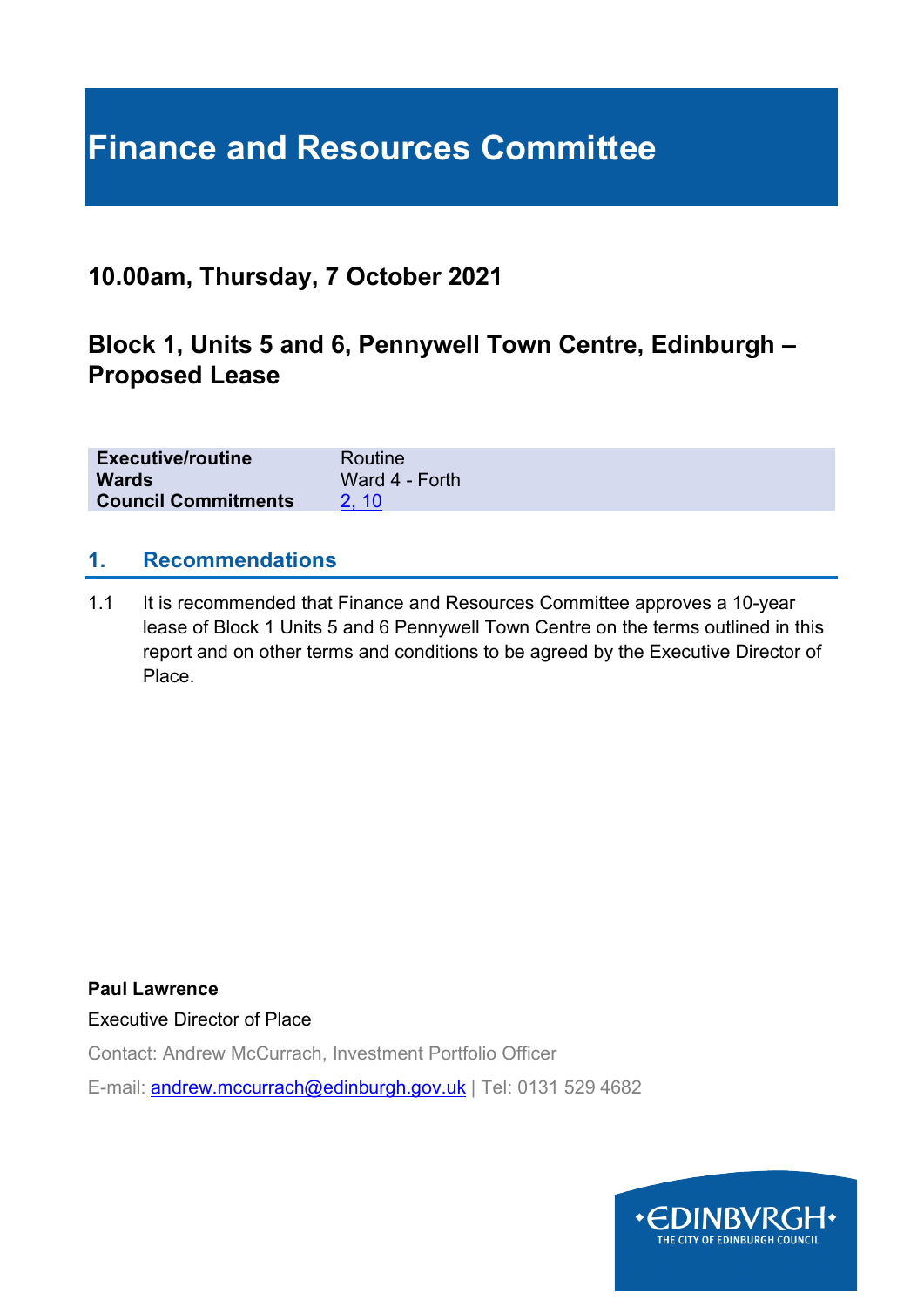**Report**

# **Block 1, Units 5 and 6, Pennywell Town Centre, Edinburgh – Proposed Lease**

#### **2. Executive Summary**

2.1 To facilitate the Civic Centre redevelopment, Sara Zarar, trading as Ali's Pizza, will relocate from their existing leased property (Units 27-28) 59 Pennywell Road to Phase 2 Block 1, when complete. Finance and Resources Committee approved a 10-year lease of Unit 5 (Block 1) on [23 May 2019.](https://democracy.edinburgh.gov.uk/CeListDocuments.aspx?CommitteeId=140&MeetingId=2313&DF=23%2f05%2f2019&Ver=2) In order to replicate the size of unit vacated, the tenant has requested that the lease is extended to include the adjoining Unit 6.

#### **3. Background**

- 3.1 On 23 May 2019, the Finance and Resources Committee approved a 10-year lease of Unit 5 (Block 1) to Sara Zarar. The unit extends to approximately 101 sqm (1,087 sq ft). The rent payable for this single unit is £17,400 per annum, with a six month rent free period.
- 3.2 Following a further viewing by the tenant, it has become apparent that the size of the unit is insufficient for their needs. In part, this due to the location of steelwork, which is forcing the move of cooking equipment further into the main floor area which diminishes proposed customer seating areas.
- 3.3 The adjoining Unit 6 is vacant, of similar size and shares a party wall with Unit 5. The original intention was for Lloyds Chemist to relocate from their existing space into Unit 6 however they have now confirmed that they intend to remain in their existing unit.
- 3.4 It is proposed to extend the lease to cover both units as shown outlined in red on the attached plan at Appendix 1.

#### **4. Main report**

- 4.1 Following discussions with the tenant, terms have been agreed for Unit 6 which mirror those which the Committee previously agreed for Unit 5. A single lease will be put in place to cover both units. The terms provisionally agreed are as follows:
	- 4.1.1 Subjects: Block 1 Units 5 and 6 Pennywell Town Centre;
	- 4.1.2 Lease term: 10-year lease from date of entry / completion;
	- 4.1.3 Rent: £34,800 per annum;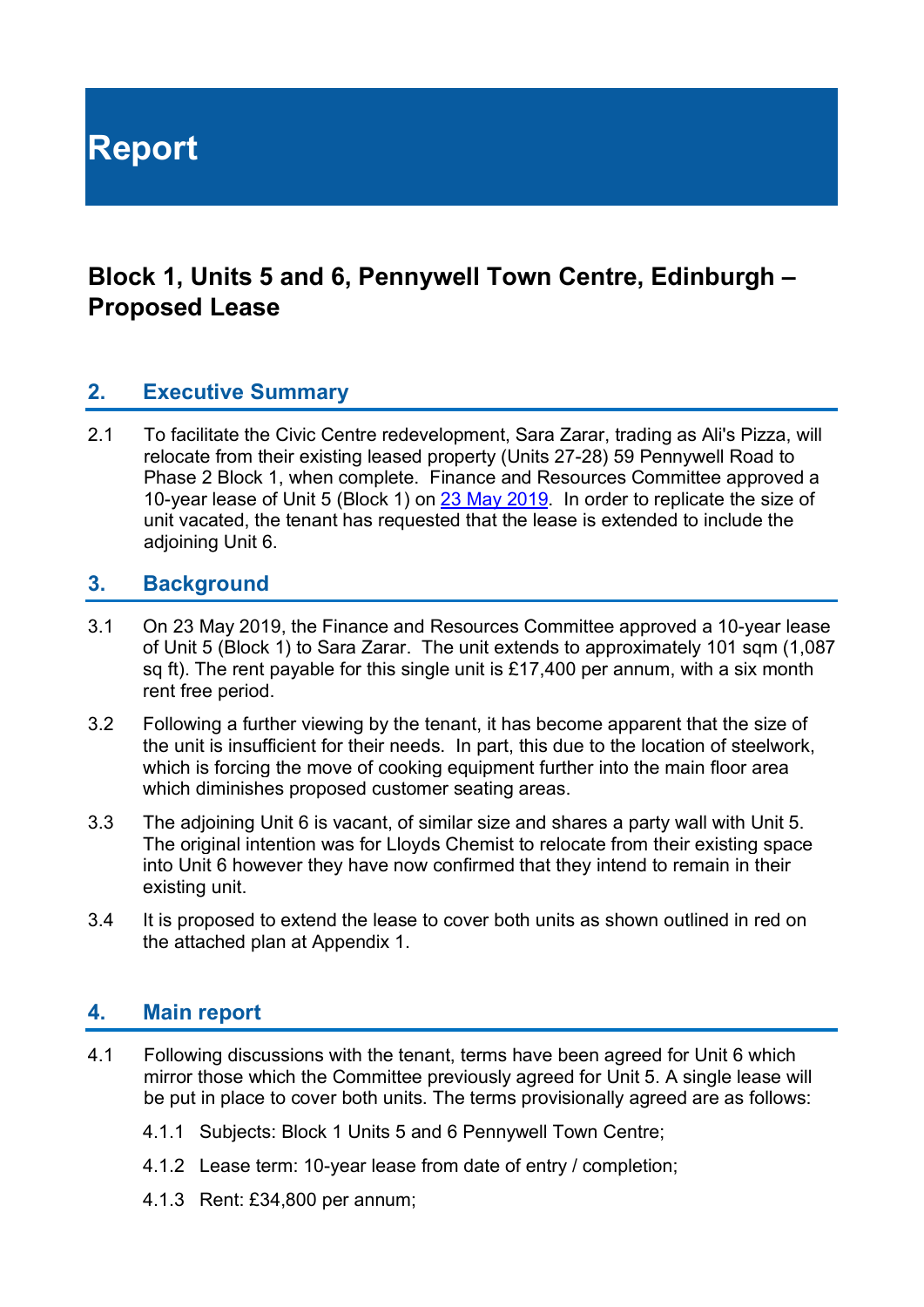- 4.1.4 Rent Free Period: six months' rent free from the date of entry;
- 4.1.5 Repair: Full repairing and insuring lease;
- 4.1.6 Rent Review: The rent will be reviewed on the 5th anniversary, upwards only, to open market rental value;
- 4.1.7 Use: The tenant shall use the premises as a hot food takeaway and ancillary space.
- 4.1.8 Costs: The Council will be responsible for the tenants legal and professional costs in relation to the new lease; and
- 4.1.9 Conditions: (i) Subject to Finance and Resources Committee approval; (ii) The tenant, at their own expense, obtaining a building warrant for opening the party wall between the two units and undertaking the works as part of their fit out; (iii) The tenant agreeing to include "healthy options" on the menu.

## **5. Next Steps**

5.1 Following approval of the terms by Committee, the lease documentation will be agreed with the date of entry to coincide with the completion of the development works.

### **6. Financial impact**

6.1 The Council will receive a rent of £34,800 per annum.

## **7. Stakeholder/Community Impact**

7.1 Ward members have been made aware of the recommendations of the report.

#### **8. Background reading/external references**

8.1 [Block 1 Unit 5 Pennywell Town Centre](https://democracy.edinburgh.gov.uk/CeListDocuments.aspx?CommitteeId=140&MeetingId=2313&DF=23%2f05%2f2019&Ver=2) – Proposed Lease - Finance and Resources Committee 23 May 2019.

## **9. Appendices**

9.1 Appendix 1 – Location Plan.